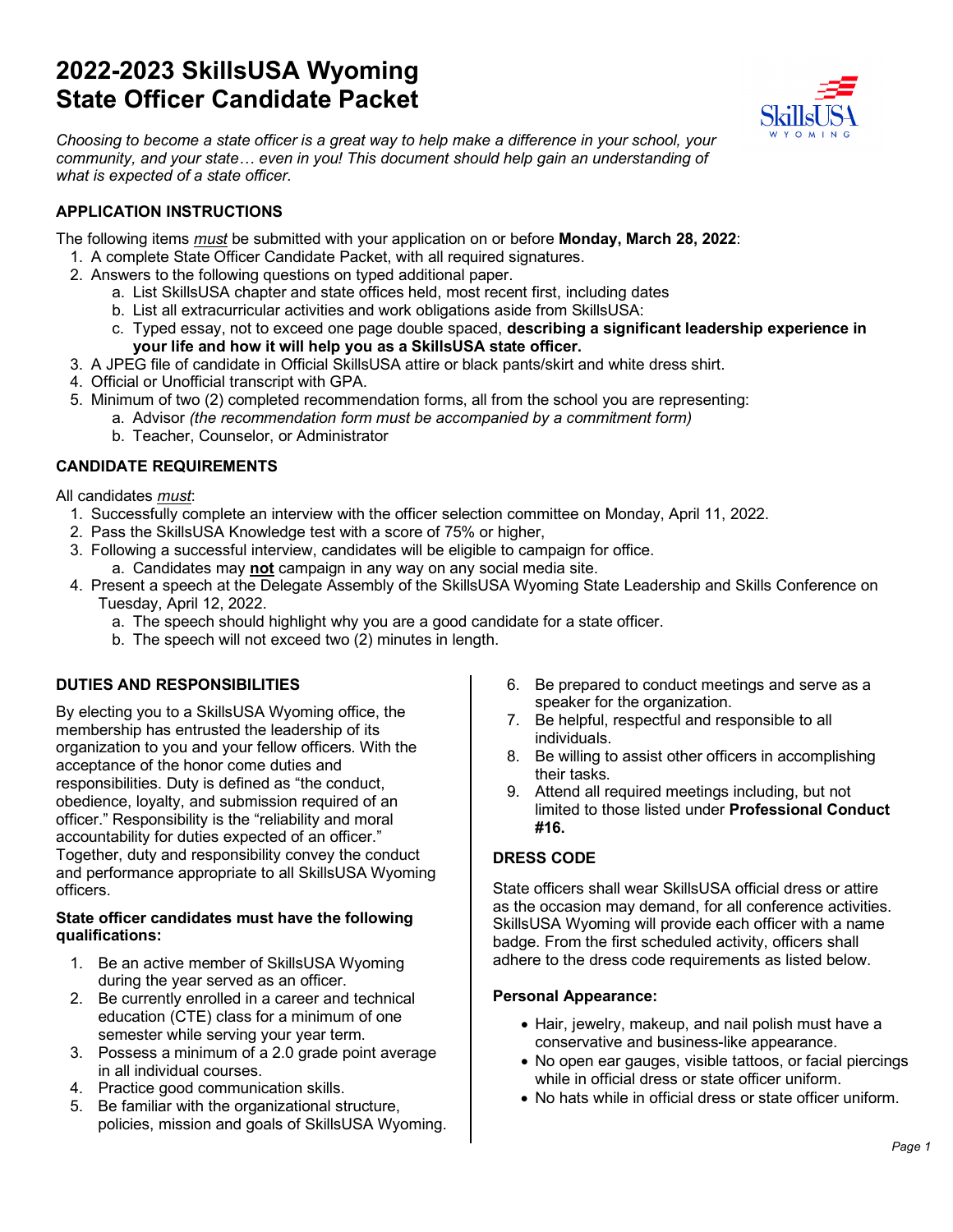#### **SkillsUSA Official Dress:**

- See Leadership Handbook
	- o If you do not have access to an official SkillsUSA red blazer, one will be provided.

#### **State Officer Uniforms:**

- State officer shirt or polo (provided by SkillsUSA)
- Black and khaki pants (no cargo pants)
- Brown and black shoes (no athletic shoes)
- Brown and black belt

#### **SUPERVISION**

Upon being elected and installed as a state officer, supervision of officers becomes the responsibility of the SkillsUSA Wyoming State Director or his/her designee. As well, state officers are under the direct supervision and are the responsibility of the SkillsUSA Wyoming State Director or his/her designee for all official SkillsUSA events in which state officers are required to attend and perform the functions of their office. Official events include any event arranged by SkillsUSA Wyoming and encompass travel to and from the event.

#### **TRAVEL**

SkillsUSA events often require travel. As a state officer, you will be required to travel with the officer team whenever possible. Travel to and from official events may be by bus, car, air or other means. For high school students your advisor will serve as your adult chaperone, in most instances. While SkillsUSA Wyoming will make every effort to arrange travel with an adult chaperone, there may be situations where a state officer must travel alone. In these cases, arrangements will be made with parents to ensure student comfort and safety.

## **PROFESSIONAL CONDUCT**

As a state officer of SkillsUSA Wyoming, you have the responsibility to represent all members of the organization. Your conduct must be exemplary at all times while representing the organization and on your personal time. You will have an opportunity to meet students, advisors, administrators, business, industry and labor representatives during your term in office and your actions will set a standard for all SkillsUSA members to follow. When you sign this contract, it should be with the understanding that your obligations are great, as are the rewards of serving your fellow members.

#### **As a state officer of SkillsUSA Wyoming, I agree to adhere to the following rules and regulations:**

- 1. My conduct will be exemplary at all times, during and outside of SkillsUSA functions.
- 2. I will at all times, respect all public and private property.
- 3. I will respect authority at all times.
- 4. I will not possess any type of weapon at any SkillsUSA function.
- 5. I will refrain from the use of alcoholic beverages and drugs (unless I have been ordered to take certain prescription drugs by a licensed physician, at which time I will always have the orders of the physician on my person).
- 6. I will adhere to the dress code at all times.
- 7. I will submit my name on a membership roster and dues as a member for the year in which I am an officer.
- 8. I will attend the school where my SkillsUSA chapter membership is recorded.
- 9. I will attend school each day it is in session unless I am on official SkillsUSA business or ill. I will make up all work missed.
- 10. I will strive to maintain above average grades in all my classes and submit transcripts if requested.
- 11. I will keep the State Director or his/her designee always informed of my whereabouts during SkillsUSA functions.
- 12. I will abide by the curfew established and shall respect the rights of others by being as quiet as possible after curfew.
- 13. I will not leave the hotel/motel to which I am assigned without the express permission of the State Director or his/her designee.
- 14. I will spend each night in the assigned hotel room.
- 15. I will not be in any sleeping room other than my own unless the door is always completely open.
- 16. I will attend the *mandatory* functions listed below as assigned. Unless otherwise noted all expenses will be reimbursed by SkillsUSA Wyoming.
	- a. **Mandatory**: **May 19-21, 2022**-Officer training in Casper, WY.
	- **b. Mandatory: September or October 2022**
	- **TBA** Regional fall leadership conference.
	- c. **February 2023 TBA –** CTSO Proclamation Signing with the Governor of Wyoming
	- d. **Mandatory: April 2023 TBA** State Leadership and Skills Conference.
	- e. **Mandatory: June 19-23, 2023** Leverage and National SkillsUSA Skills and Leadership Championships, Atlanta, Georgia. *(Registration, hotel, and some meals paid by SkillsUSA Wyoming, individual or chapter must pay for transportation)*
	- f. **Monthly** state officer conference call, if scheduled.
	- g. Other additional meetings throughout the year as necessary that align with the officer's school scheduling requirements.
- 17. I will accept additional SkillsUSA assignments when possible and understand I am to keep accurate records of all expenses incurred. I will submit the proper vouchers and receipts to SkillsUSA Wyoming within five days of completion of an assignment.
- 18. I will attend all activities for which I am assigned and will be on time to all functions. I will exhibit a positive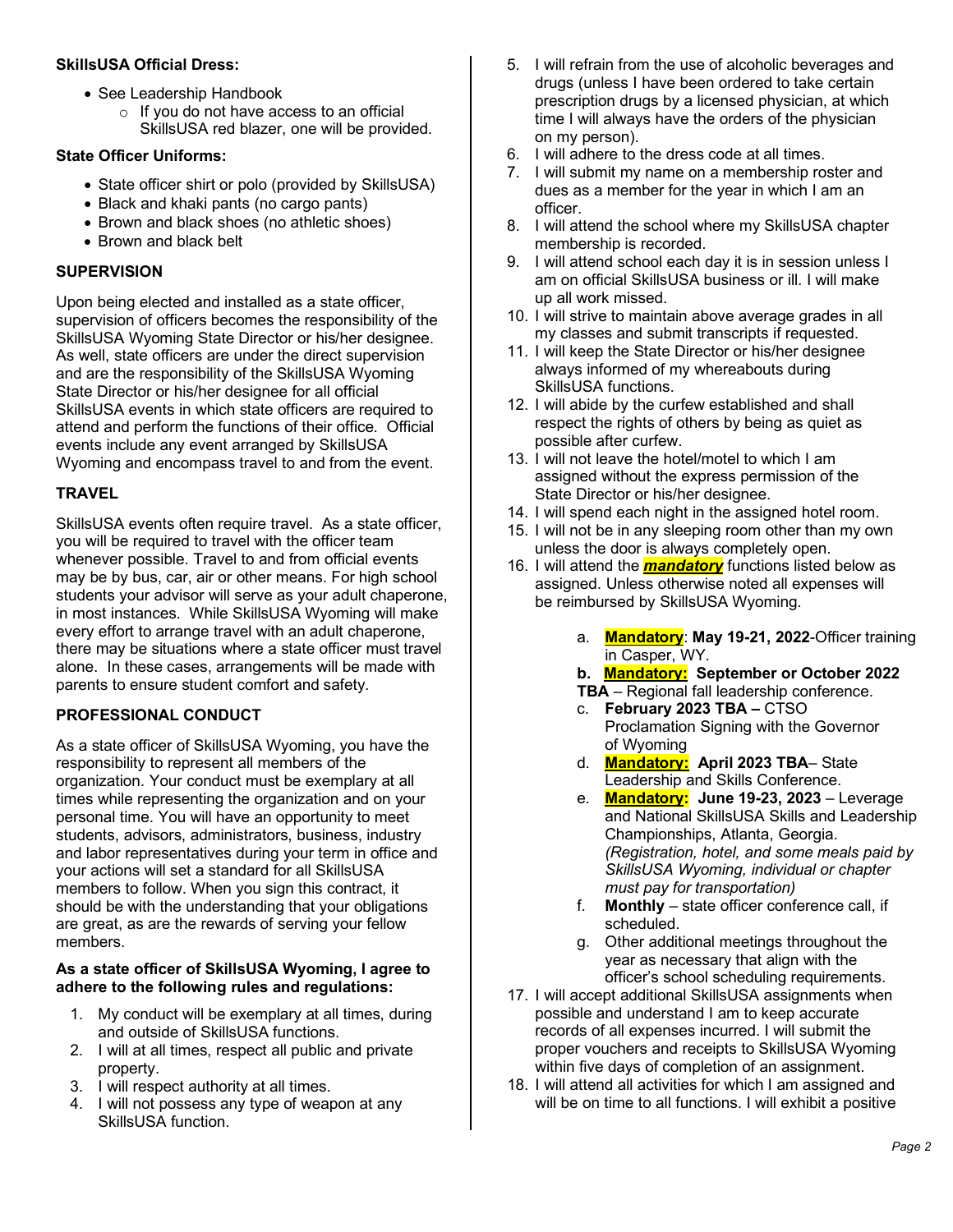attitude and represent SkillsUSA in a professional manner.

- 19. I will forfeit my office if I leave school before completing my training program, am suspended, expelled, or am ineligible to participate as dictated by my school district.
- 20. If involved in any activity that is detrimental to SkillsUSA, and/or my school, such as police arrest for DUI or drug charges, I will immediately forfeit my office.
- 21. I will represent Wyoming with respect. This means for my term of office, any content I post on the World Wide Web where SkillsUSA is mentioned on sites such as Facebook.com, YouTube.com or other sites may be reviewed by my advisor or state director, and I may be requested to remove material. My email address used for SkillsUSA business must be of a professional nature as deemed by my advisor or state director.

## **VIOLATIONS AND PENALTIES**

Violations of above items will result in a warning and/or reprimand unless otherwise noted (19, 20), by the State Director and/or Board of Directors. Violations may be grounds for disqualification or suspension from an activity or office. The violator may be sent home at his/her own expense. Proper notification of the violation and action taken will be sent to the appropriate education official(s) and parents or guardians.

SkillsUSA Wyoming State Officers will be removed from office for one or more of the following reasons:

- 1. Failure to perform the duties of their office.
- 2. Failure to attend required meetings.
- 3. Failure to follow rules, regulations and responsibilities to act in a professional manner
- 4. Failure to maintain a minimum 2.0 GPA in all course work.
- 5. Failure to meet appropriate deadlines without satisfactory explanation.

## **STUDENT SIGNATURE**

*I understand that, by signing this contract, if I am in violation of any of the above regulations and/or conduct myself in a manner unbecoming of a SkillsUSA Wyoming State Officer, I may be brought before the appropriate discipline committee for an analysis of the violation. I further agree to accept the penalty imposed on me with the understanding that all such actions will be explained to me. I realize the severity of the penalty may increase with the severity of the violation, even to the extent of being sent home immediately at my own expense when traveling, or being removed from office. Proper notification of all violations and actions taken will be sent, as appropriate, to the SkillsUSA Wyoming Board of Directors, school and parents/guardians.*

*I understand and agree to all of the requirements and potential penalties, as outlined in the contract, that are associated with holding the position of SkillsUSA Wyoming State Officer.*

*\_\_\_\_\_\_\_\_\_\_\_\_\_\_\_\_\_\_\_\_\_\_\_\_\_\_\_\_\_\_\_\_\_\_\_\_\_\_\_\_\_\_\_\_\_\_\_\_\_\_\_\_\_\_\_\_\_\_\_\_\_\_\_\_ \_\_\_\_\_\_\_\_\_\_\_\_\_\_\_\_\_\_\_\_\_\_\_\_\_\_\_\_\_\_\_\_\_\_\_ Officer Candidate Signature Date*

## **PARENT/GUARDIAN SIGNATURE**

*I, the undersigned, fully understand the SkillsUSA Code of Conduct and agree to comply with these guidelines. I understand and agree to all of the requirements of the SkillsUSA Wyoming State Officer if my student is chosen to serve as a State Officer. I understand that my student, as a State Officer, will be under the direct supervision of the SkillsUSA Wyoming State Director or his/her designee during official SkillsUSA events which includes providing transportation. I further understand that SkillsUSA Wyoming will arrange travel*  to/from events, attempting in all cases to have two or more students travel together, but that at times my student may have to travel *alone. In instances where this may be the case, SkillsUSA Wyoming will notify me prior to the travel occurring. Furthermore, we are aware of the consequences that will result from violation of any of the above guidelines.*

*\_\_\_\_\_\_\_\_\_\_\_\_\_\_\_\_\_\_\_\_\_\_\_\_\_\_\_\_\_\_\_\_\_\_\_\_\_\_\_\_\_\_\_\_\_\_\_\_\_\_\_\_\_\_\_\_\_\_\_\_\_\_\_\_ \_\_\_\_\_\_\_\_\_\_\_\_\_\_\_\_\_\_\_\_\_\_\_\_\_\_\_\_\_\_\_\_\_\_\_ Parent/Guardian Signature (high school candidates only) Date*

## **SCHOOL SIGNATURE**

*We, the undersigned, fully understand the SkillsUSA Code of Conduct and agree to comply with these guidelines and support the*  above named student to the best of our ability. Furthermore, we are aware of the consequences that will result from violation of any of *the above guidelines.*

*\_\_\_\_\_\_\_\_\_\_\_\_\_\_\_\_\_\_\_\_\_\_\_\_\_\_\_\_\_\_\_\_\_\_\_\_\_\_\_\_\_\_\_\_\_\_\_\_\_\_\_\_\_\_\_\_\_\_\_\_\_\_\_\_ \_\_\_\_\_\_\_\_\_\_\_\_\_\_\_\_\_\_\_\_\_\_\_\_\_\_\_\_\_\_\_\_\_\_\_ Chapter Advisor Signature Date*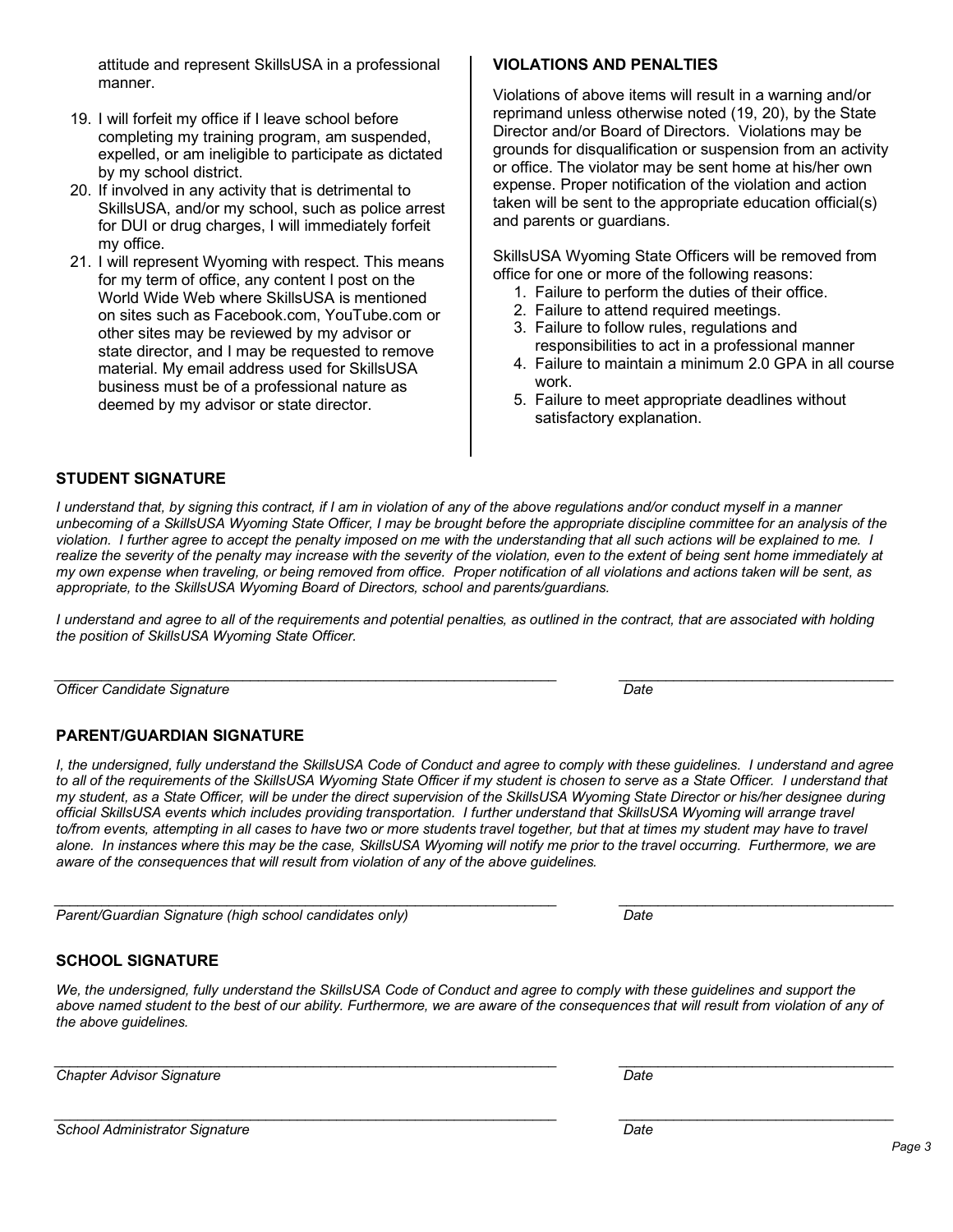## **Candidate Information:**

| Name:                                             |                                                                                                  | CTE Program:                               |  |  |
|---------------------------------------------------|--------------------------------------------------------------------------------------------------|--------------------------------------------|--|--|
| Date of Birth:                                    | Age:                                                                                             | Cell Phone:                                |  |  |
| Grade:                                            | Gender:                                                                                          | Home Address (include city, state, & zip): |  |  |
| Shirt Size:                                       | <b>Blazer Size:</b>                                                                              |                                            |  |  |
| Email Address:                                    |                                                                                                  |                                            |  |  |
| Social media accounts and your name/handle.       |                                                                                                  |                                            |  |  |
|                                                   |                                                                                                  |                                            |  |  |
|                                                   |                                                                                                  |                                            |  |  |
| What is your favorite color:                      |                                                                                                  | Do you have any food allergies?            |  |  |
|                                                   |                                                                                                  |                                            |  |  |
| What are your favorite candy, snacks, and drinks? |                                                                                                  | What five words best describe you?         |  |  |
|                                                   |                                                                                                  | $\mathbf{1}$ .                             |  |  |
|                                                   |                                                                                                  | 2.                                         |  |  |
| What kind of food don't you like?                 |                                                                                                  | 3.                                         |  |  |
|                                                   |                                                                                                  | $\overline{4}$ .                           |  |  |
|                                                   |                                                                                                  | 5.                                         |  |  |
|                                                   |                                                                                                  |                                            |  |  |
|                                                   | What else should your state director know about you? (Good, funny, likes, dislikes be creative!) |                                            |  |  |
|                                                   |                                                                                                  |                                            |  |  |
|                                                   |                                                                                                  |                                            |  |  |

## **Parent Information** *(high school candidates only):*

| Parent/Guardian Name(s):  |  |
|---------------------------|--|
| Parent/Guardian Phone(s): |  |

## **Advisor / School Information:**

| Advisor Name:       | School Name & Address (include city, state, & zip): |  |
|---------------------|-----------------------------------------------------|--|
| Advisor Cell Phone: |                                                     |  |
| Advisor Email:      |                                                     |  |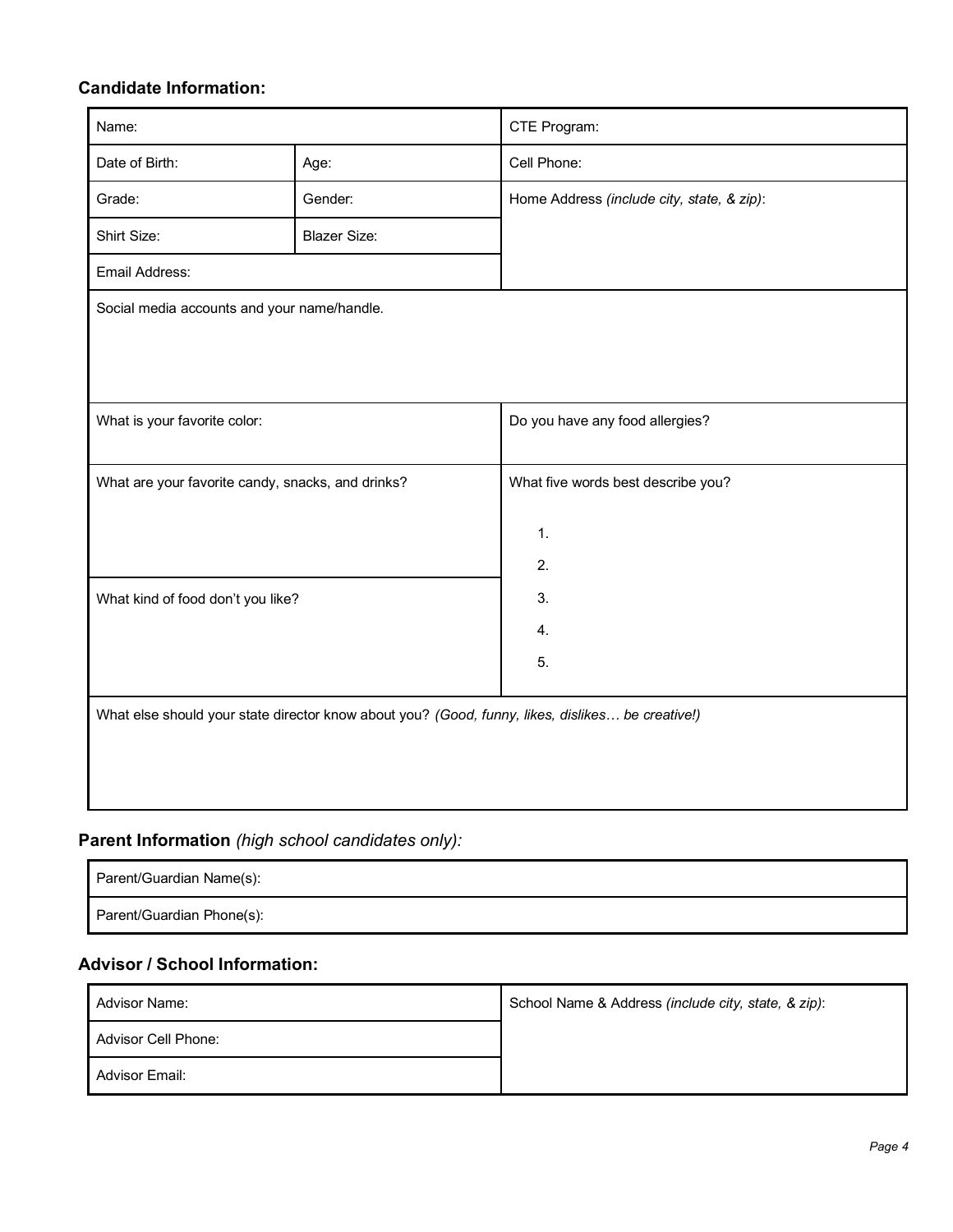Please review the primary duties of the offices listed below, and rank in order of preference which position you would like to serve, with *1 being the most desired* and *6 being the least desired*.

| Rank | <b>Position</b>       | <b>Primary Duties</b>                                                                                                                                                                                                                                                   |
|------|-----------------------|-------------------------------------------------------------------------------------------------------------------------------------------------------------------------------------------------------------------------------------------------------------------------|
|      | <b>President</b>      | Presides over all chapter meetings, using parliamentary procedure<br>٠<br>Works with people and encourages them to work for the chapter<br>٠<br>Possesses the ability to delegate effectively<br>Makes impartial judgments<br>Keeps members informed<br>Sets the agenda |
|      | <b>Vice President</b> | Presides at meetings and functions in the absence of the president<br>Is well informed of the issues and skilled in handling the chapter's business<br>Carries specific responsibility for program planning<br>Assists the president                                    |
|      | <b>Secretary</b>      | Keeps all chapter records for continuous reference to all that has happened<br>٠<br>Advises the president on agenda matters during meetings<br>Reads previous minutes and takes new minutes at every meeting<br>Counts votes<br>Takes care of chapter correspondence    |
|      | <b>Treasurer</b>      | Oversees financial leadership (ways and means) activity<br>$\bullet$                                                                                                                                                                                                    |
|      | Reporter              | Gets news about the chapter before the public<br>$\bullet$<br>Is able or willing to learn to write news stories on chapter activities<br>Prepares and distributes news releases to local media<br>Maintains social media                                                |
|      | Parliamentarian       | Is the chapter authority and consultant to the president on procedural<br>٠<br>matters<br>Has a working knowledge of parliamentary law<br>Calls attention to errors in procedure                                                                                        |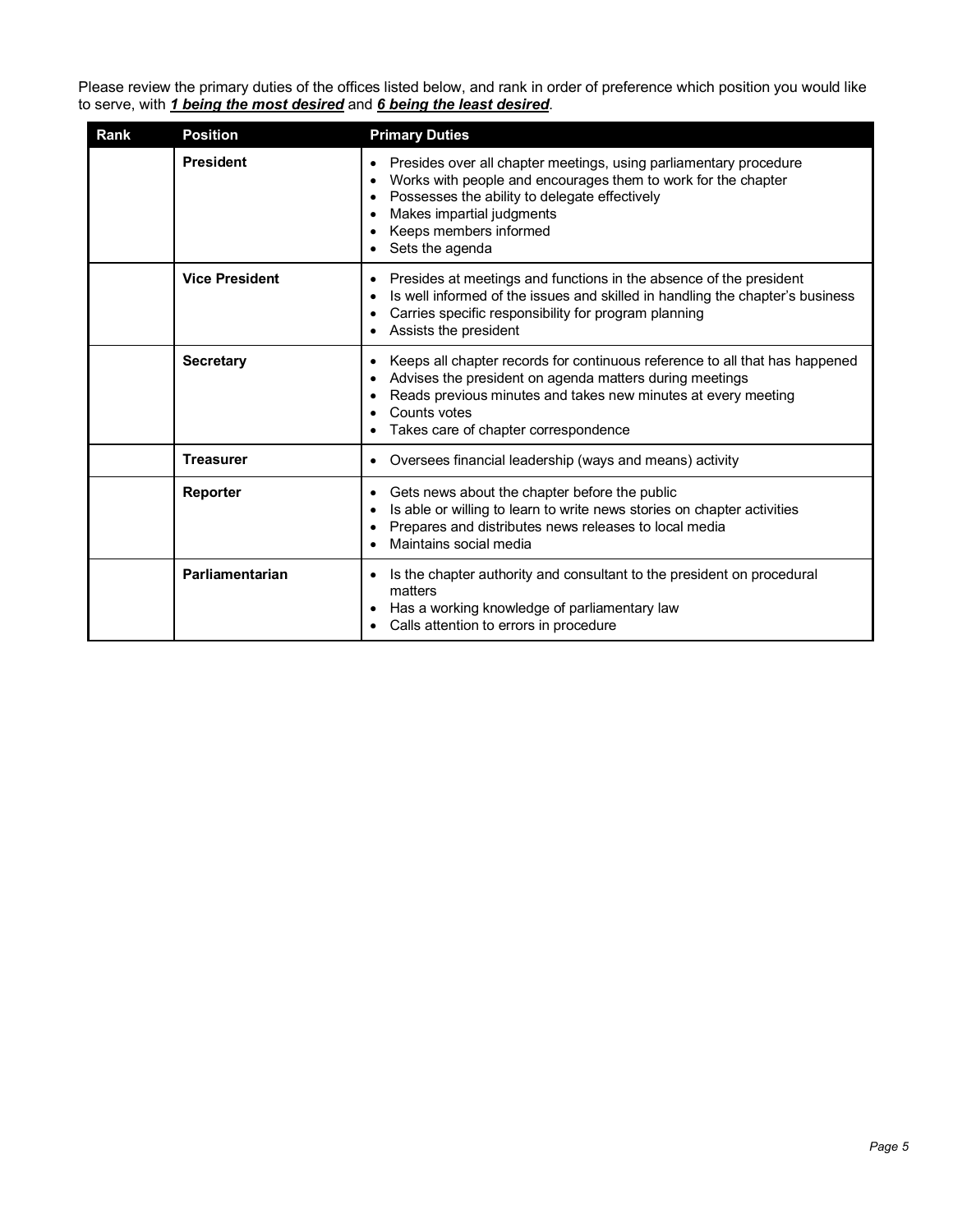# **State Officer Advisor Recommendation and Commitment**



Thank you for supporting the student in this leadership endeavor. Please return the recommendation and commitment form directly to Janie Wilcox no later than Monday, March 28, 2022 using one of the below options:

- Email
	- o skillsusajaniewilcox@gmail.com
- US Postal Service
	- o Janie Wilcox SkillsUSA Wyoming State Director 7817 Kepler Drive Cheyenne, WY 82009

| <b>Applicant Name:</b>                                                       | <b>Reference Name:</b>  |  |  |  |
|------------------------------------------------------------------------------|-------------------------|--|--|--|
| <b>Relationship to Applicant:</b>                                            | <b>Reference Phone:</b> |  |  |  |
| How long have you known the applicant:                                       |                         |  |  |  |
|                                                                              |                         |  |  |  |
| Why would this applicant make a great SkillsUSA state officer?               |                         |  |  |  |
|                                                                              |                         |  |  |  |
|                                                                              |                         |  |  |  |
|                                                                              |                         |  |  |  |
| In what area(s) do you see the greatest growth potential for this applicant? |                         |  |  |  |
|                                                                              |                         |  |  |  |
|                                                                              |                         |  |  |  |
|                                                                              |                         |  |  |  |
|                                                                              |                         |  |  |  |

**Please honestly rate the candidate on the following items:**

|                                     | <b>Excellent</b> | Good           | Fair | Poor |
|-------------------------------------|------------------|----------------|------|------|
| <b>Attendance</b>                   |                  |                |      |      |
| <b>Work Ethic</b>                   |                  |                |      |      |
| <b>Responsibility</b>               |                  |                |      |      |
| <b>Self-Motivation</b>              |                  |                |      |      |
| <b>General Leadership Skills</b>    |                  |                |      |      |
| <b>Oral Communication Skills</b>    |                  | $\mathbb{R}^n$ |      |      |
| <b>Written Communication Skills</b> |                  |                |      |      |
| <b>Computer/Technical Skills</b>    |                  |                |      |      |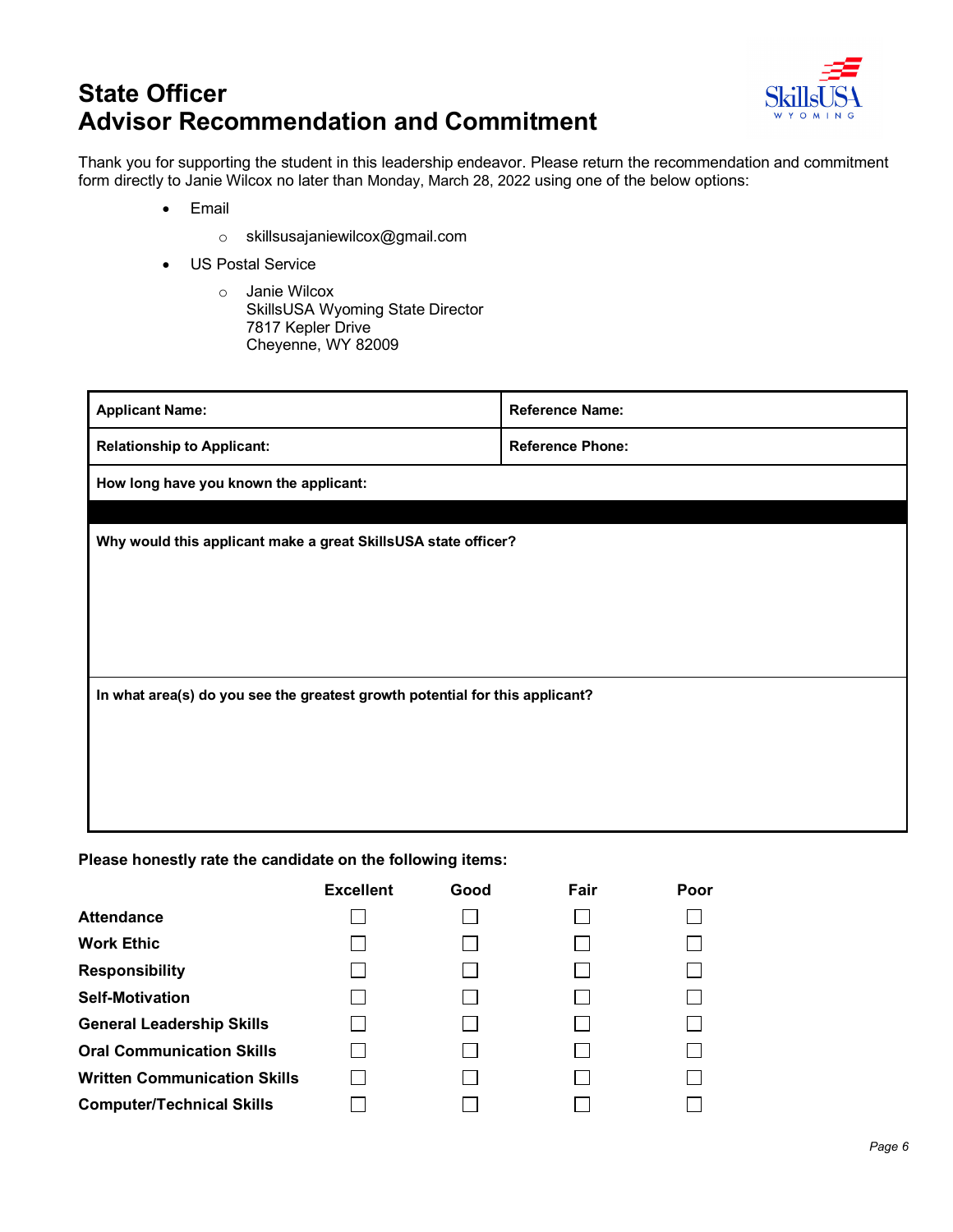## **State Officer Advisor Commitment Form**

Thank you for encouraging your student to step forward and seek a state officer position. The SkillsUSA WY State Officer Program provides tremendous opportunities for students to gain new leadership skills, learn critical thinking, improve their planning and organization skills, become stronger speakers, demonstrate initiative and much more. In short, it is a unique and valuable experience that we are excited to share with your students.

Along with the considerable benefits that come with being a state officer there are important responsibilities that officers take on and we need your help to ensure that students who plan to run for state office are aware of these responsibilities and, if elected, both you and they will ensure that those responsibilities are fulfilled.

As an advisor with a candidate and, if elected, a state officer the expectation is that you will:

• Chaperone State officers during required functions i.e.: Officer Training, Fall Conference, State Conference and any meetings arranged by the State Director. *(high school candidates, only)*

• Make a personal commitment to cooperate with the State Director to ensure that your state officer fulfills all of their state officer responsibilities.

• Serve as an ongoing mentor to your state officer.

• Assist with the ongoing training of all officers.

• Check regularly to ensure your officer is maintaining the required GPA and report any failure to do so to State Advisor.

By signing this form you are making a commitment to your candidate/state officer and SkillsUSA Wyoming. Training and directing our state officers is a team effort and it is essential that the officer's advisor is a part of that team.

**Chapter Advisor** Date

\_\_\_\_\_\_\_\_\_\_\_\_\_\_\_\_\_\_\_\_\_\_\_\_\_\_\_\_\_\_\_\_\_\_\_\_\_\_\_\_\_\_\_\_ \_\_\_\_\_\_\_\_\_\_\_\_\_\_\_\_\_\_\_\_\_\_\_\_\_\_\_\_\_\_\_\_\_